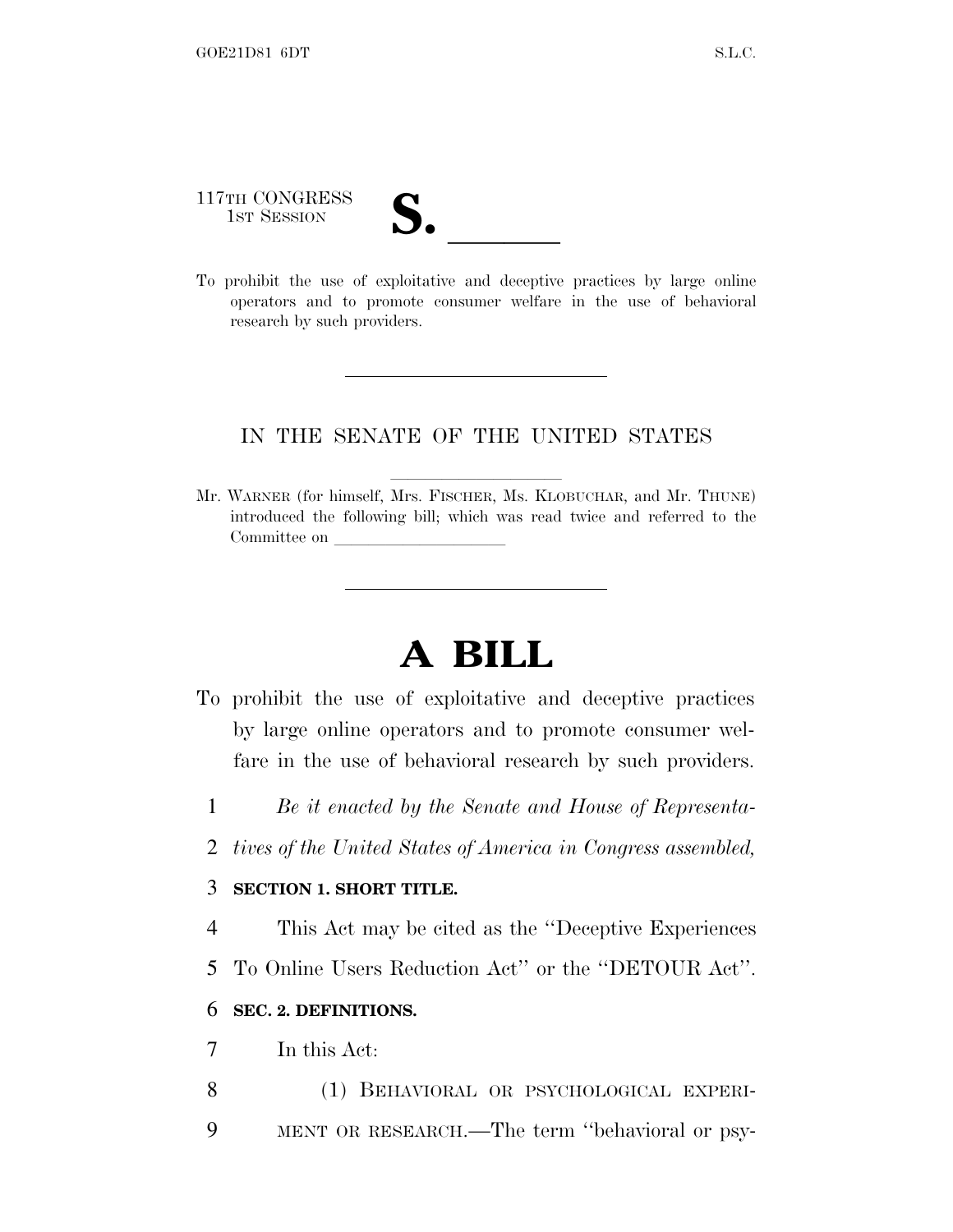| $\mathbf{1}$   | chological experiment or research" means the study,    |
|----------------|--------------------------------------------------------|
| $\overline{2}$ | including through human experimentation, of overt      |
| 3              | or observable actions or mental phenomena inferred     |
| $\overline{4}$ | from behavior, including interactions between and      |
| 5              | among individuals and the activities of social groups. |
| 6              | $(2)$ CHILD.—The term "child" has the meaning          |
| 7              | given such term in section 1302 of the Children's      |
| 8              | Online Privacy Protection Act of 1998 (15 U.S.C.       |
| 9              | 6501).                                                 |
| 10             | COMMISSION.—The term "Commission"<br><b>(3)</b>        |
| 11             | means the Federal Trade Commission.                    |
| 12             | (4) COMPULSIVE USAGE.—The term "compul-                |
| 13             | sive usage" means any response stimulated by exter-    |
| 14             | nal factors that causes an individual to engage in re- |
| 15             | petitive behavior causing psychological distress, loss |
| 16             | of control, anxiety, depression, or harmful stress re- |
| 17             | sponses.                                               |
| 18             | $(5)$ INDEPENDENT REVIEW BOARD.—The term               |
| 19             | "independent review board" means a board, com-         |
| 20             | mittee, or other group that serves to protect the wel- |
| 21             | fare and privacy of users and is formally designated   |
| 22             | by a large online operator to review, to approve the   |
| 23             | initiation of, and to conduct periodic review of, any  |
| 24             | research by, or at the direction or discretion of, a   |
| 25             | large online operator, involving human subjects.       |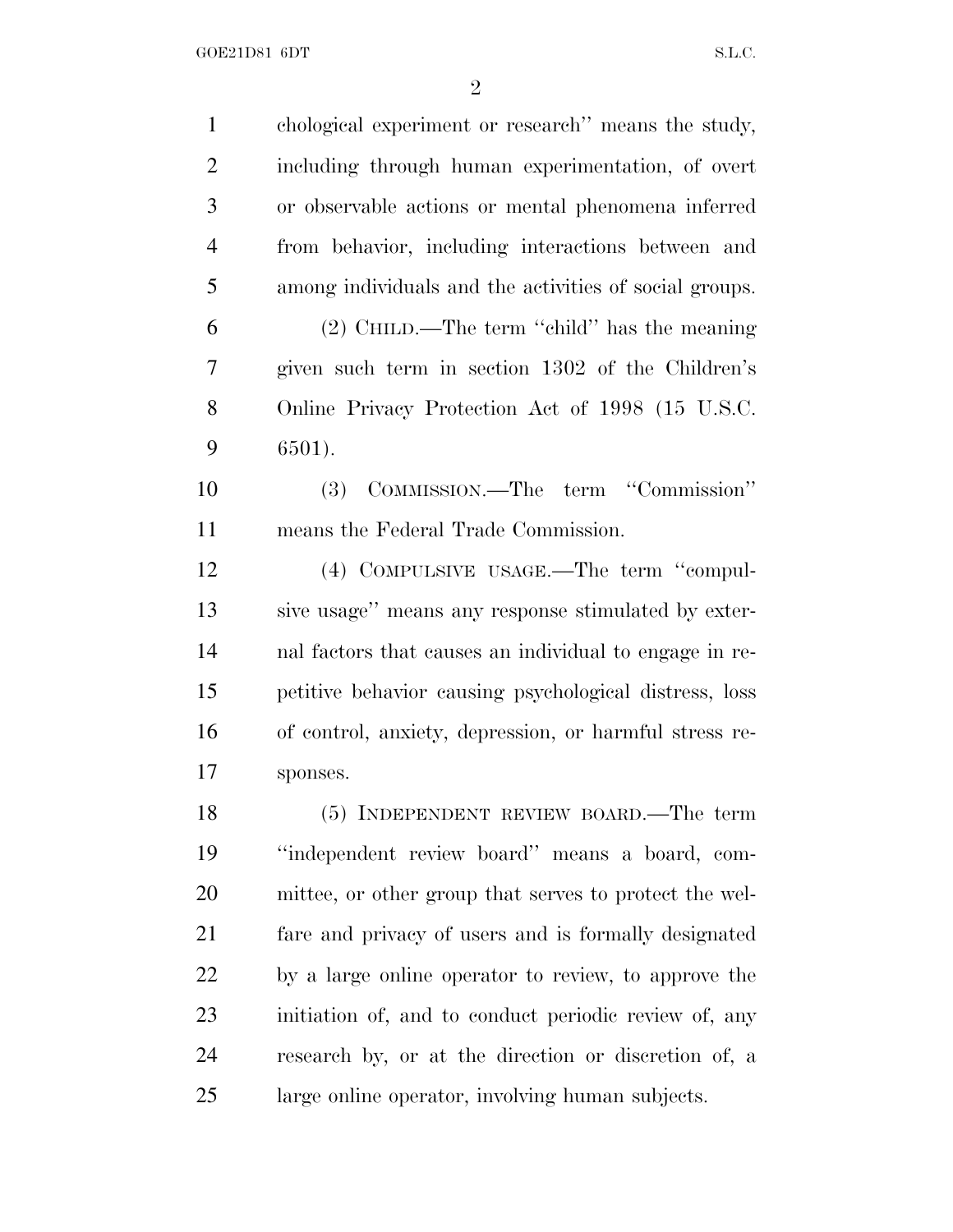| $\mathbf{1}$   | (6) INFORMED CONSENT.—The term "informed      |
|----------------|-----------------------------------------------|
| $\overline{2}$ | consent"-                                     |
| 3              | (A) means the express, affirmative consent    |
| $\overline{4}$ | freely given by a user, in which such user is |
| 5              | provided a clear and conspicuous description— |
| 6              | (i) of a process by which a user is           |
| $\overline{7}$ | provided adequate information prior to        |
| 8              | being included in any behavioral or psycho-   |
| 9              | logical experiment or research in order to    |
| 10             | allow for an informed decision about vol-     |
| 11             | untary participation in such behavioral or    |
| 12             | psychological research experiment or re-      |
| 13             | search; and                                   |
| 14             | (ii) ensuring the understanding by            |
| 15             | such user of the furnished information and    |
| 16             | any associated benefits, risks, or con-       |
| 17             | sequences of participation prior to obtain-   |
| 18             | ing the voluntary agreement to participate    |
| 19             | by the user; and                              |
| 20             | (B) does not include—                         |
| 21             | (i) the consent of a child; or                |
| 22             | (ii) the consent to a provision con-          |
| 23             | tained in a general contract or service       |
| 24             | agreement.                                    |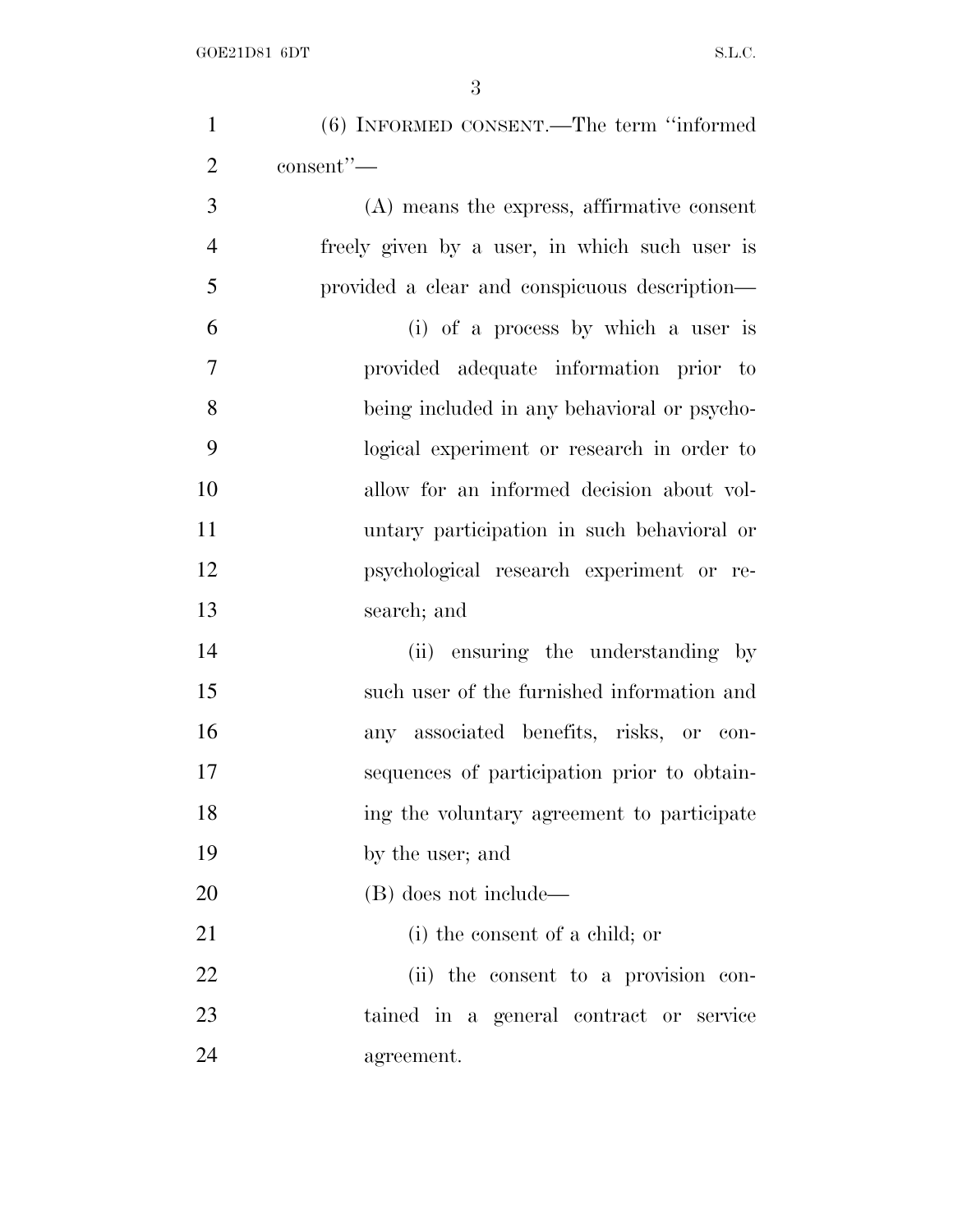| $\mathbf{1}$   | (7) LARGE ONLINE OPERATOR.—The term                    |
|----------------|--------------------------------------------------------|
| $\overline{2}$ | "large online operator" means any person that—         |
| 3              | (A) provides an online service;                        |
| $\overline{4}$ | $(B)$ has more than $100,000,000$ authenti-            |
| 5              | cated users of an online service in any 30-day         |
| 6              | period; and                                            |
| $\overline{7}$ | (C) is subject to the jurisdiction of the              |
| 8              | Commission under the Federal Trade Commis-             |
| 9              | sion Act (15 U.S.C. 41 et seq.).                       |
| 10             | (8) ONLINE SERVICE.—The term "online serv-             |
| 11             | ice" means a website or a service, other than an       |
| 12             | internet access service, that is made available to the |
| 13             | public over the internet, including a social network,  |
| 14             | a search engine, or an email service.                  |
| 15             | $(9)$ USER.—The term "user" means any indi-            |
| 16             | vidual who engages with an online service.             |
| 17             | (10) USER DATA.—The term "user data"                   |
| 18             | means any information relating to an identified or     |
| 19             | identifiable individual user, whether directly sub-    |
| 20             | mitted to the large online operator by the user or de- |
| 21             | rived from the observed activity of the user by the    |
| 22             | large online operator.                                 |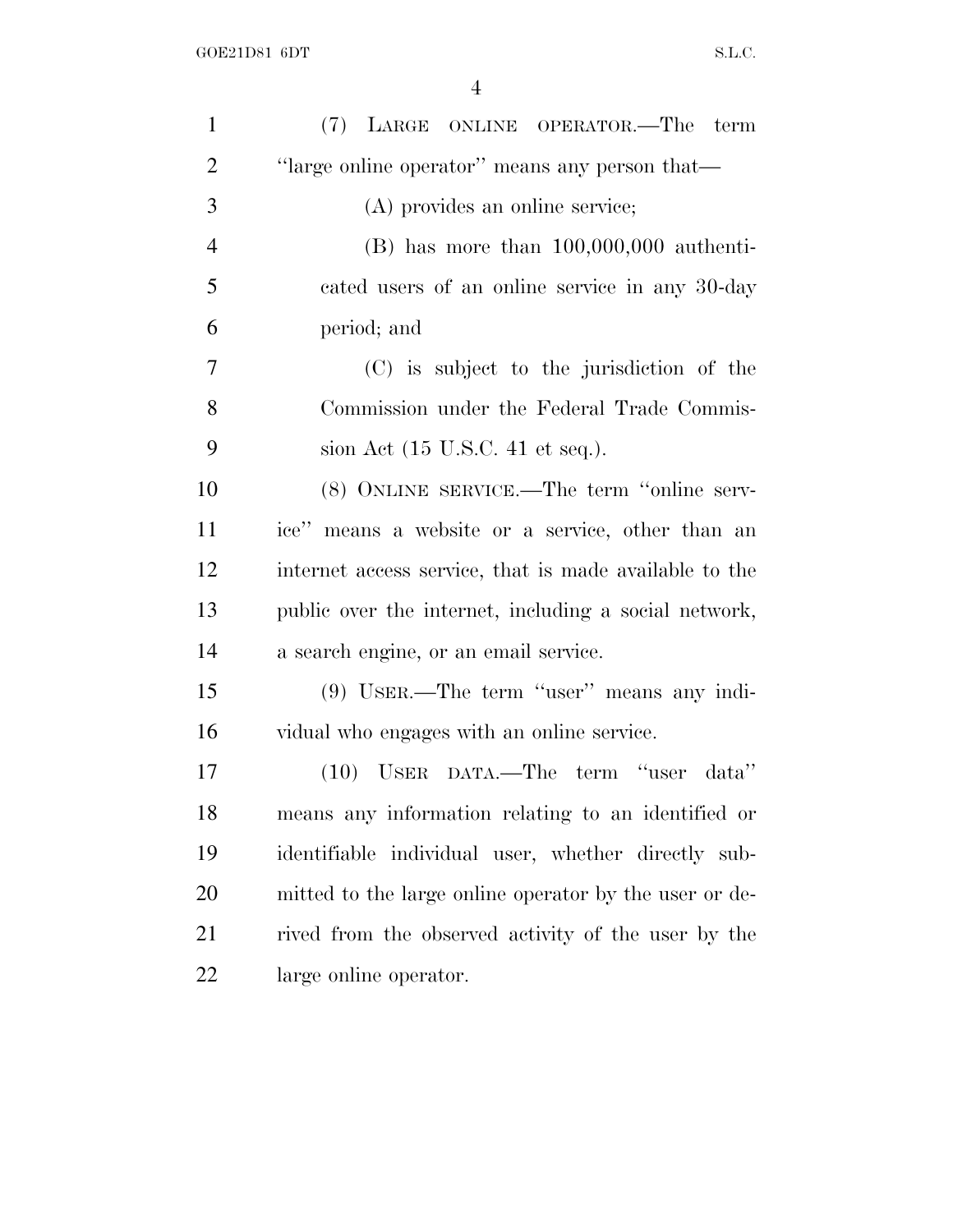|               | 1 SEC. 3. UNFAIR AND DECEPTIVE ACTS AND PRACTICES RE- |
|---------------|-------------------------------------------------------|
| $\mathcal{D}$ | LATING TO THE MANIPULATION OF USER                    |
|               | INTERFACES.                                           |

 (a) CONDUCT PROHIBITED.—It shall be unlawful for any large online operator—

 (1) to design, modify, or manipulate a user interface with the purpose or substantial effect of obscuring, subverting, or impairing user autonomy, decision-making, or choice to obtain consent or user data;

 (2) to subdivide or segment consumers of online services into groups for the purposes of behavioral or psychological experiment or research of users of an online service, except with the informed consent of each user involved; or

 (3) to design, modify, or manipulate a user interface on a website or online service, or portion thereof, that is directed to a child, with the purpose or substantial effect of causing, increasing, or en- couraging compulsive usage, inclusive of video auto- play functions initiated without the consent of a user.

 (b) DUTIES OF LARGE ONLINE OPERATORS.—Any large online operator that engages in any form of behav- ioral or psychological experiment or research based on the activity or data of its users shall do each of the following: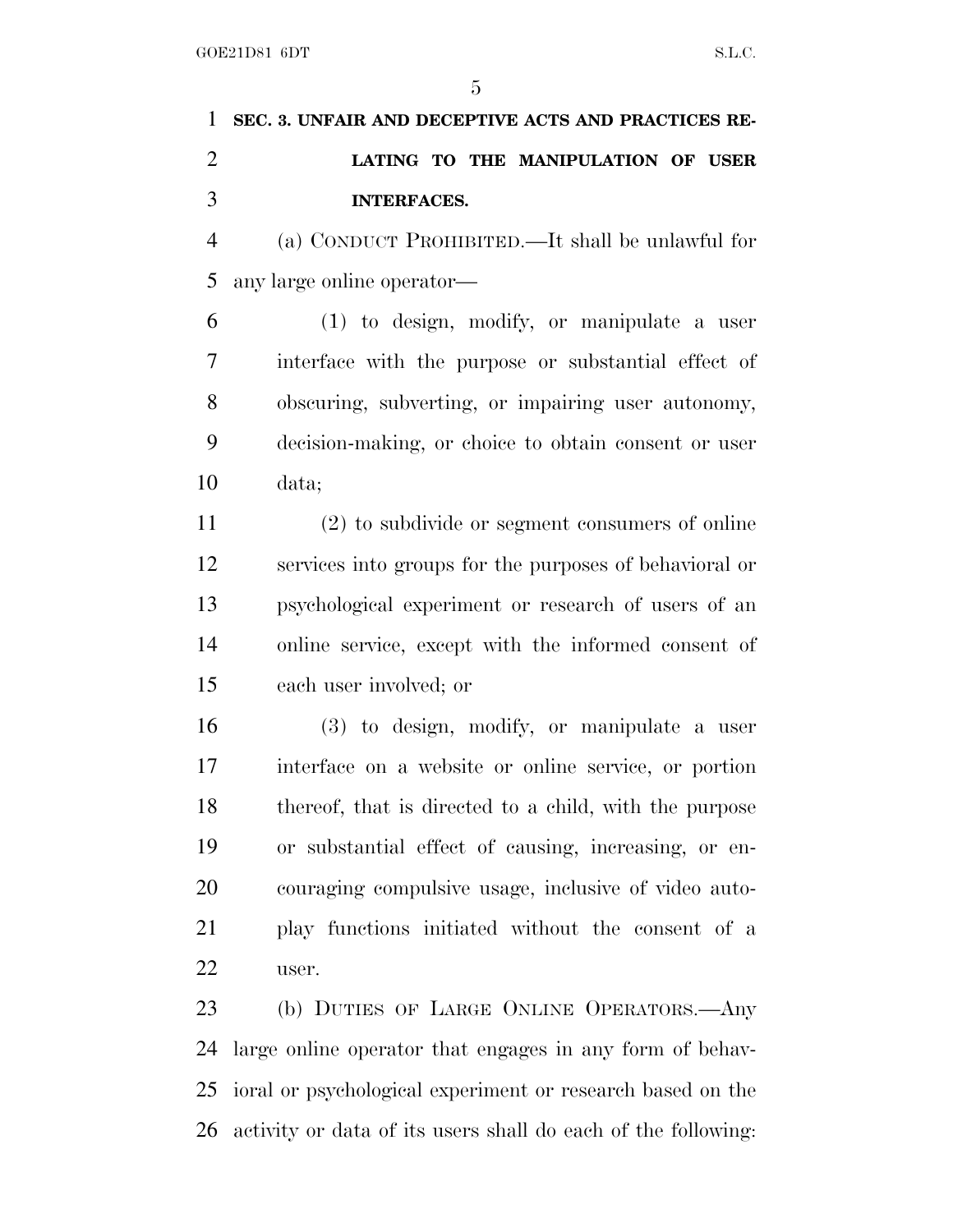| $\mathbf{1}$   | (1) The large online operator shall disclose to          |
|----------------|----------------------------------------------------------|
| $\overline{2}$ | its users on a routine basis, but not less than once     |
| 3              | each 90 days, the general purpose of any such be-        |
| $\overline{4}$ | havioral or psychological experiment or research, to     |
| 5              | each user whose user data is or was during the pre-      |
| 6              | vious 90-day period subject to or included in any be-    |
| 7              | havioral or psychological experiment or research.        |
| 8              | (2) The large online operator shall disclose to          |
| 9              | the public on a routine basis, but not less than once    |
| 10             | each 90 days, any experiments or studies with the        |
| 11             | purposes of promoting engagement or product con-         |
| 12             | version being currently undertaken, or concluded         |
| 13             | since the prior disclosure.                              |
| 14             | (3) The large online operator shall present the          |
| 15             | disclosures described in paragraphs $(1)$ and $(2)$ in a |
| 16             | manner that—                                             |
| 17             | (A) is clear, conspicuous, context-appro-                |
| 18             | priate, and easily accessible; and                       |
| 19             | (B) is not deceptively obscured;                         |
| 20             | $(4)(A)$ Subject to subparagraph $(B)$ , the large       |
| 21             | online operator shall remove and delete all data ob-     |
| 22             | tained from affected users in the course of behav-       |
| 23             | ioral or psychological experiment or research if the     |
| 24             | large online operator—                                   |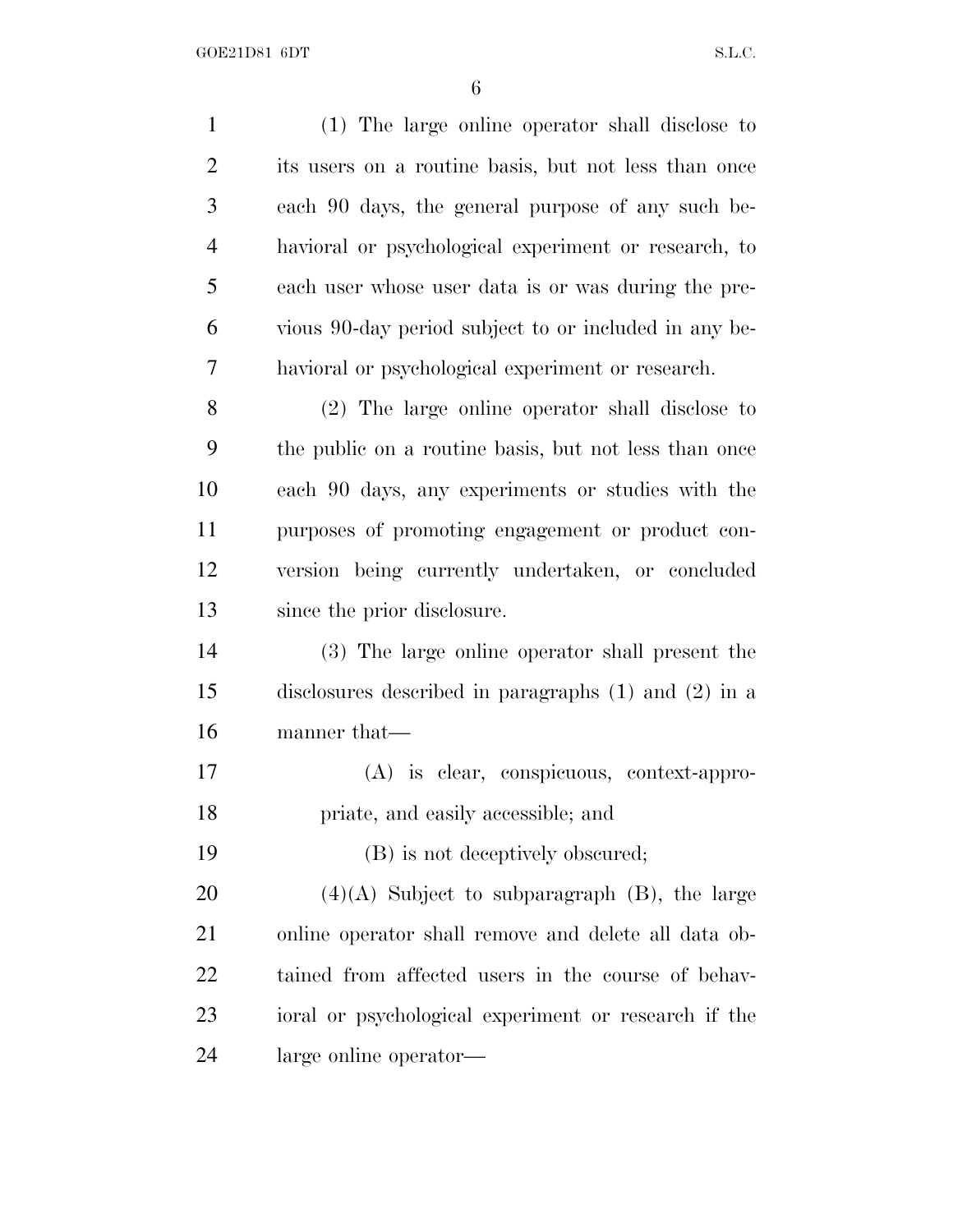GOE21D81 6DT S.L.C.

| $\mathbf{1}$   | (i) determines (or determines that it has               |
|----------------|---------------------------------------------------------|
| $\overline{2}$ | reason to believe) that the informed consent for        |
| 3              | the processing of user data for such behavioral         |
| $\overline{4}$ | or psychological experiment or research was in-         |
| 5              | appropriately acquired from such users; and             |
| 6              | (ii) is unable to obtain within 2 business              |
| 7              | days of such determination the appropriate in-          |
| 8              | formed consent.                                         |
| 9              | (B) If the large online operator is unable to re-       |
| 10             | move and delete user data pursuant to subparagraph      |
| 11             | $(A)$ , the large online operator shall discontinue the |
| 12             | related behavioral or psychological experiment or re-   |
| 13             | search.                                                 |
| 14             | (5) The large online operator shall establish an        |
| 15             | Independent Review Board for any behavioral or          |
| 16             | psychological experiment or research, of any pur-       |
| 17             | pose, conducted on users or on the basis of user ac-    |
| 18             | tivity or data, which shall review and have authority   |
| 19             | to approve, require modification in, or disapprove all  |
| 20             | behavioral or psychological experiment or research.     |
| 21             | (6) The large online operator shall ensure that         |
| <u>22</u>      | any Independent Review Board established under          |
| 23             | paragraph (5) shall register with the Commission,       |
| 24             | including providing to the Commission—                  |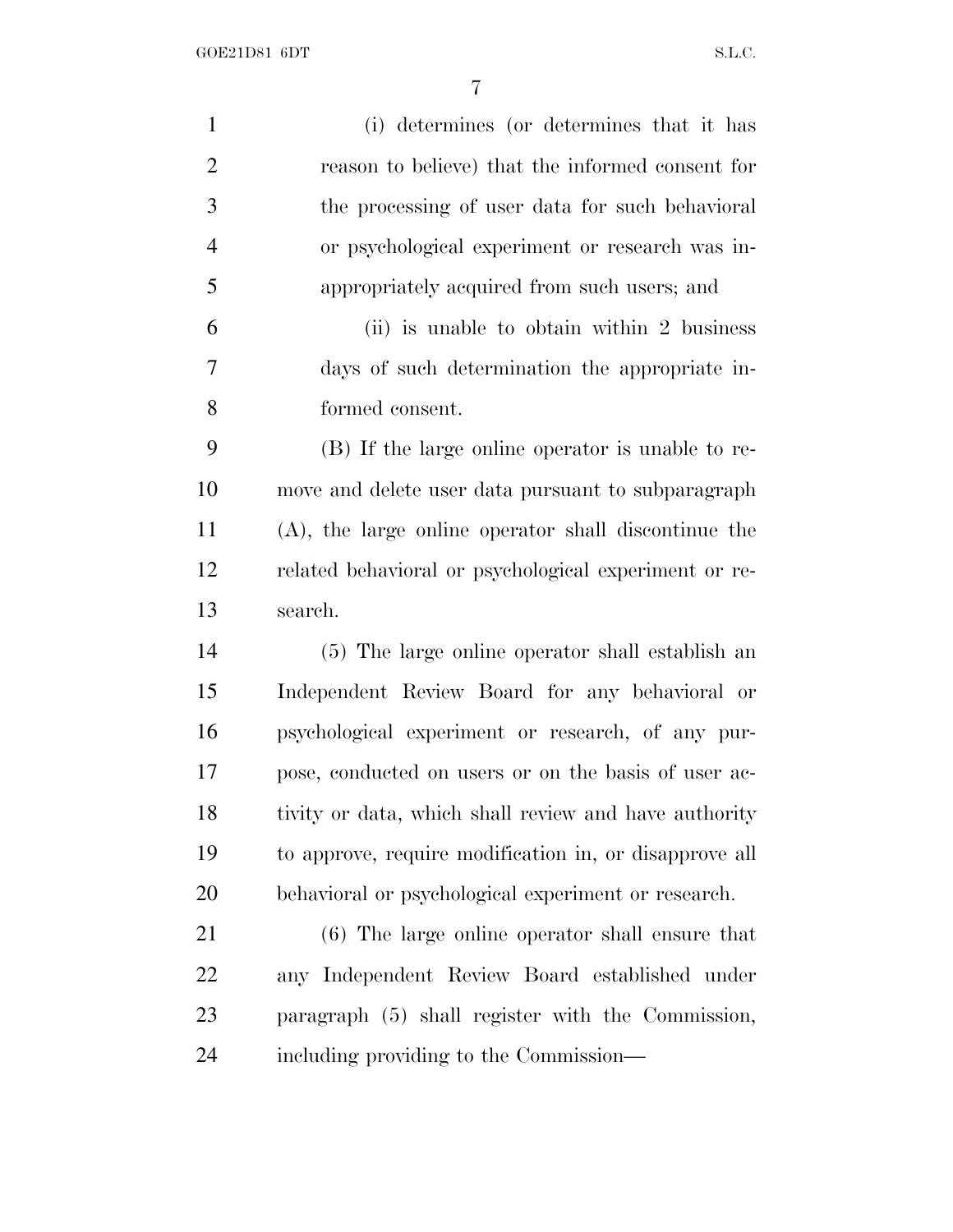| $\mathbf{1}$   | (A) the names and resumes of every Board                                  |
|----------------|---------------------------------------------------------------------------|
| $\overline{2}$ | member;                                                                   |
| 3              | (B) the composition and reporting struc-                                  |
| $\overline{4}$ | ture of the Board to the management of the op-                            |
| 5              | erator;                                                                   |
| 6              | (C) the process by which the Board is to                                  |
| $\overline{7}$ | be notified of proposed studies or modifications                          |
| 8              | along with the processes by which the board is                            |
| 9              | capable of vetoing or amending such proposals;                            |
| 10             | (D) any compensation provided to board                                    |
| 11             | members; and                                                              |
| 12             | (E) any conflict of interest that might                                   |
| 13             | exist concerning a board member's participation                           |
| 14             | in the Board.                                                             |
| 15             | $\left( \mathrm{e}\right)$<br>REGISTERED PROFESSIONAL<br><b>STANDARDS</b> |
| 16             | $B$ ODY.—                                                                 |
| 17             | (1) IN GENERAL.—An association of large on-                               |
| 18             | line operators may register as a professional stand-                      |
| 19             | ards body by filing with the Commission an applica-                       |
| 20             | tion for registration in such form as the Commis-                         |
| 21             | sion, by rule, may prescribe containing the rules of                      |
| 22             | the association and such other information and doc-                       |
| 23             | uments as the Commission, by rule, may prescribe                          |
| 24             | as necessary or appropriate in the public interest or                     |
|                |                                                                           |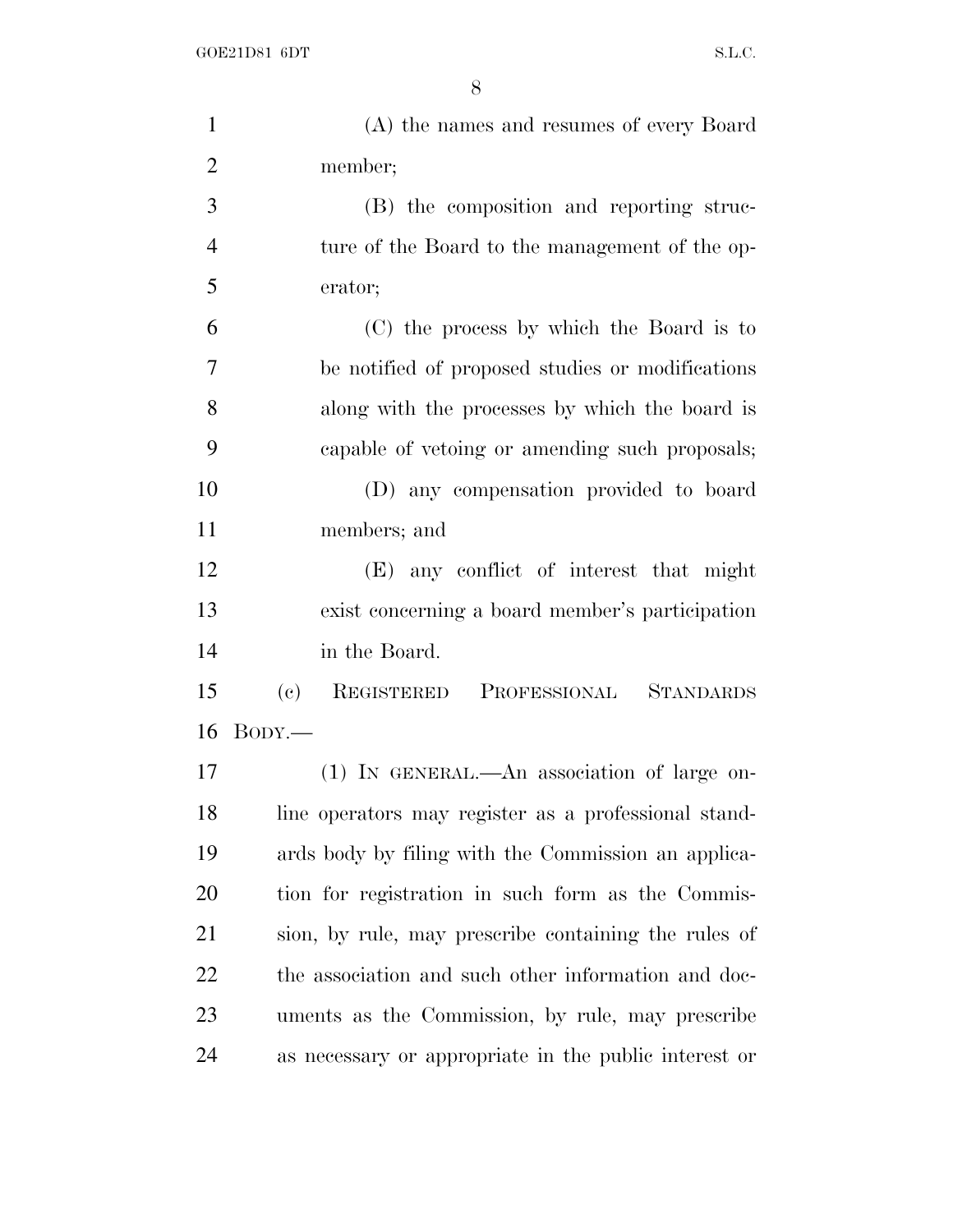| $\mathbf{1}$   | for protecting the welfare of users of large online op- |
|----------------|---------------------------------------------------------|
| $\overline{2}$ | erators.                                                |
| 3              | (2) PROFESSIONAL STANDARDS BODY. An as-                 |
| $\overline{4}$ | sociation of large online operators may not register    |
| 5              | as a professional standards body unless the Commis-     |
| 6              | sion determines that—                                   |
| 7              | (A) the association is so organized and has             |
| 8              | the capacity to enforce compliance by its mem-          |
| 9              | bers and persons associated with its members,           |
| 10             | with the provisions of this Act;                        |
| 11             | (B) the rules of the association provide                |
| 12             | that any large online operator may become a             |
| 13             | member of such association;                             |
| 14             | (C) the rules of the association ensure a               |
| 15             | fair representation of its members in the selec-        |
| 16             | tion of its directors and administration of its         |
| 17             | affairs and provide that one or more directors          |
| 18             | shall be representative of users and not be asso-       |
| 19             | ciated with, or receive any direct or indirect          |
| 20             | funding from, a member of the association or            |
| 21             | any large online operator;                              |
| 22             | (D) the rules of the association are de-                |
| 23             | signed to prevent exploitative and manipulative         |
| 24             | acts or practices, to promote transparent and           |
| 25             | fair principles of technology development and           |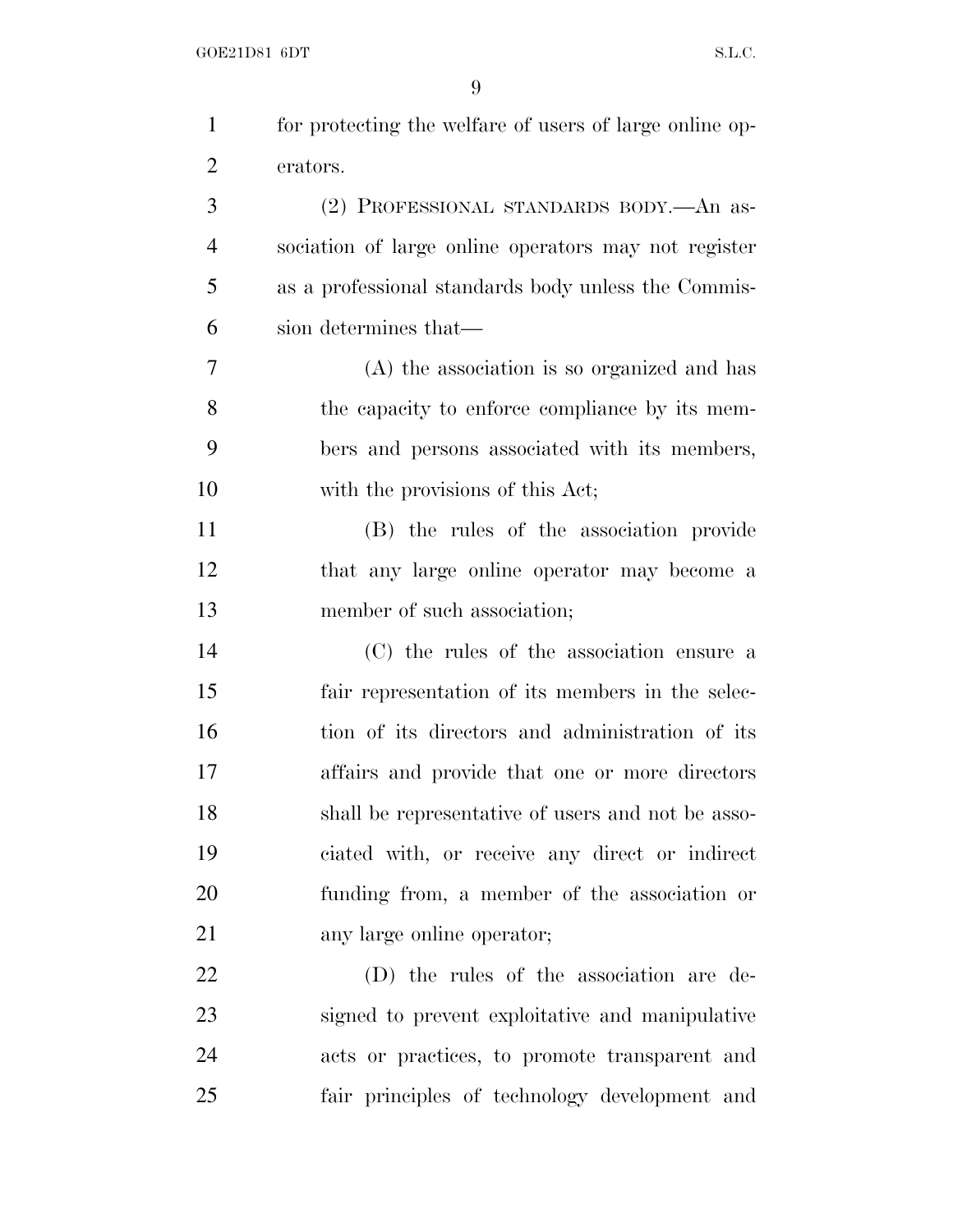design, to promote research in keeping with best practices of study design and informed consent, and to continually evaluate industry practices and issue contractually-binding guid-ance consistent with the objectives of this Act;

 (E) the rules of the association provide that its members and persons associated with its members shall be appropriately disciplined for violation of any provision of this Act, the rules or regulations thereunder, or the rules of the association, by expulsion, suspension, limi- tation of activities, functions, fine, censure, being suspended or barred from being associ-14 ated with a member, or any other appropriate sanction; and

 (F) the rules of the association are in ac- cordance with the provisions of this Act, and, in general, provide a fair procedure for the dis- ciplining of members and persons associated with members, the denial of membership to any person seeking membership therein, the barring of any person from becoming associated with a member thereof, and the prohibition or limita-tion by the association of any person with re-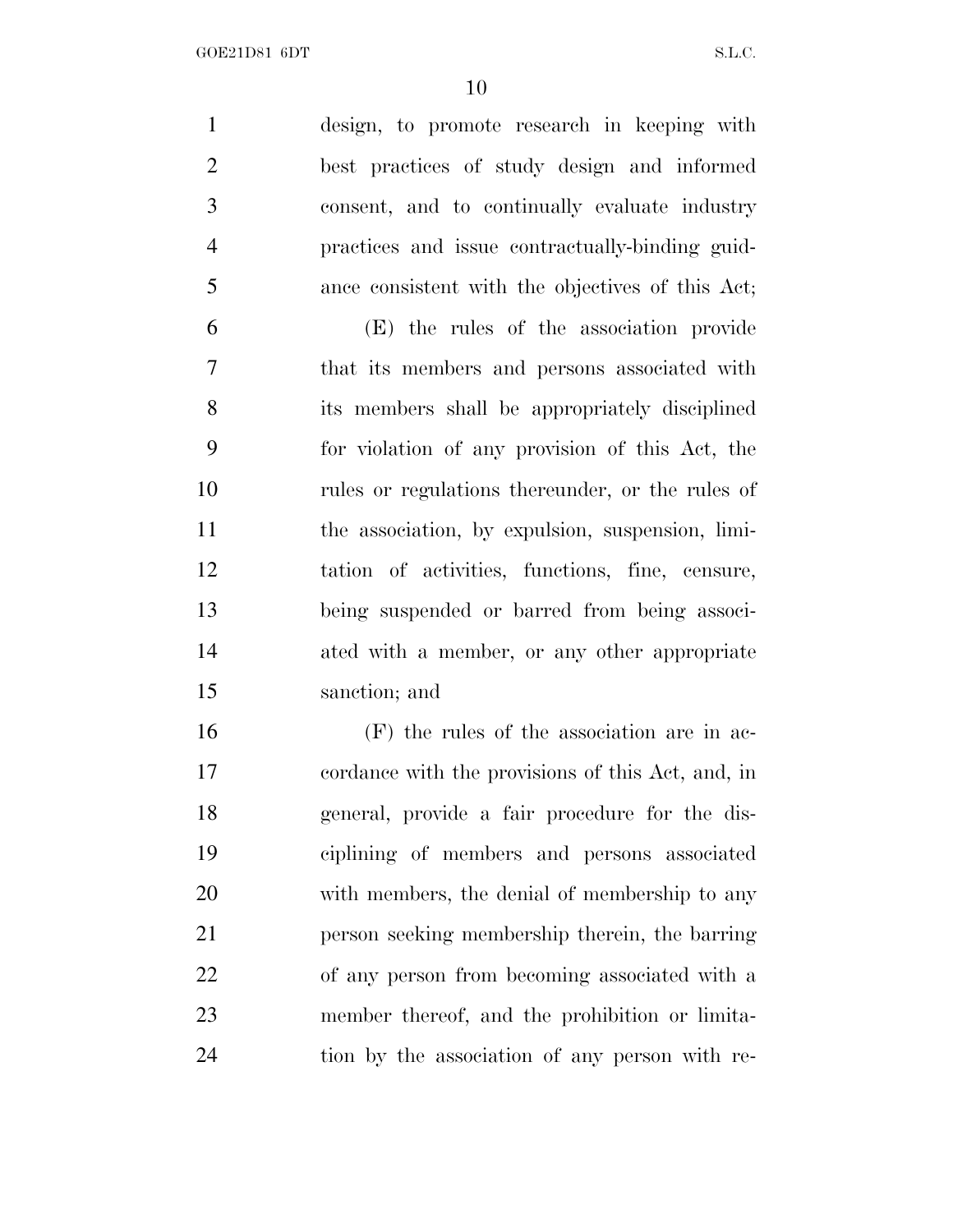| $\mathbf{1}$   | spect to access to services offered by the asso- |
|----------------|--------------------------------------------------|
| $\overline{2}$ | ciation or a member thereof.                     |
| 3              | (3) RESPONSIBILITIES AND ACTIVITIES.—            |
| $\overline{4}$ | (A) BRIGHT-LINE RULES.—An association            |
| 5              | $shall$ —                                        |
| 6              | develop, on a continuing basis,<br>(i)           |
| 7              | guidance and bright-line rules for the de-       |
| 8              | velopment and design of technology prod-         |
| 9              | ucts of large online operators consistent        |
| 10             | with subparagraph $(B)$ ; and                    |
| 11             | (ii) notify the Commission of such               |
| 12             | guidance and bright-line rules.                  |
| 13             | (B) SAFE HARBORS.—In formulating guid-           |
| 14             | ance under subparagraph $(A)$ , the association  |
| 15             | shall define conduct that does not have the pur- |
| 16             | pose or substantial effect of subverting or im-  |
| 17             | pairing user autonomy, decision-making, or       |
| 18             | choice, or of cultivating compulsive usage for a |
| 19             | child, such as—                                  |
| 20             | (i) de minimis user interface changes            |
| 21             | derived from testing consumer preferences,       |
| 22             | including different styles, layouts, or text,    |
| 23             | where such changes are not done with the         |
| 24             | purpose of obtaining user consent or user        |
| 25             | data;                                            |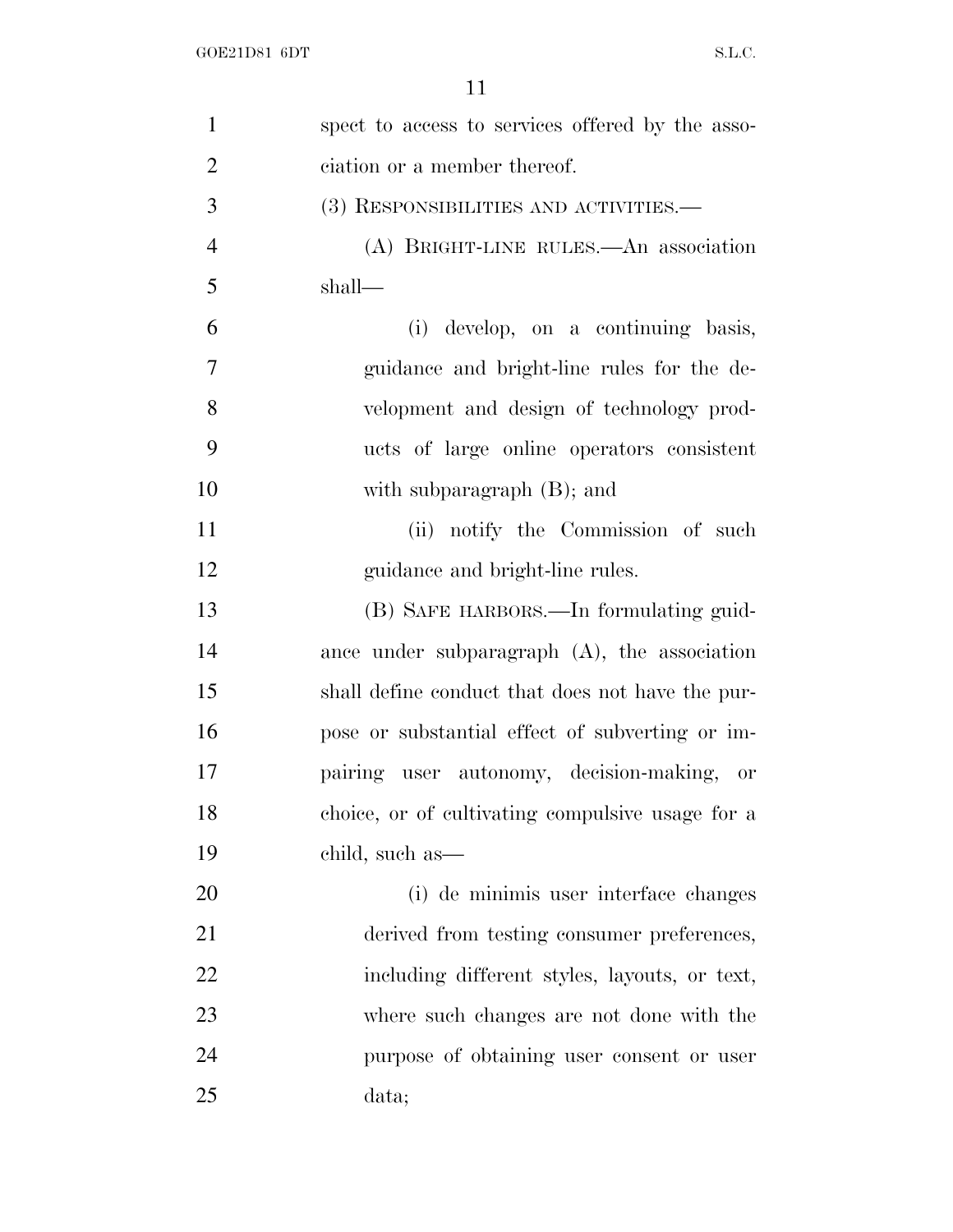GOE21D81 6DT S.L.C.

| $\mathbf{1}$   | (ii) algorithms or data outputs outside            |
|----------------|----------------------------------------------------|
| $\overline{2}$ | the control of a large online operator or its      |
| 3              | affiliates; and                                    |
| $\overline{4}$ | (iii) establishing default settings that           |
| 5              | provide enhanced privacy protection to             |
| 6              | users or otherwise enhance their autonomy          |
| 7              | and decision-making ability.                       |
| 8              | (d) ENFORCEMENT BY THE COMMISSION.—                |
| 9              | (1) UNFAIR OR DECEPTIVE ACTS OR PRAC-              |
| 10             | TICES.-                                            |
| 11             | (A) IN GENERAL.—A violation of sub-                |
| 12             | section (a) or (b) shall be treated as a violation |
| 13             | of a rule defining an unfair or deceptive act or   |
| 14             | practice under section $18(a)(1)(B)$ of the Fed-   |
| 15             | Trade Commission Act (15 U.S.C.<br>eral            |
| 16             | $57a(a)(1)(B)$ ).                                  |
| 17             | (B) DETERMINATION.—For purposes of                 |
| 18             | enforcement of this Act, the Commission shall      |
| 19             | determine an act or practice is unfair or decep-   |
| 20             | tive if the act or practice—                       |
| 21             | (i) has the purpose, or substantial ef-            |
| 22             | fect, of subverting or impairing user auton-       |
| 23             | omy, decision-making, or choice to obtain          |
| 24             | consent or user data; or                           |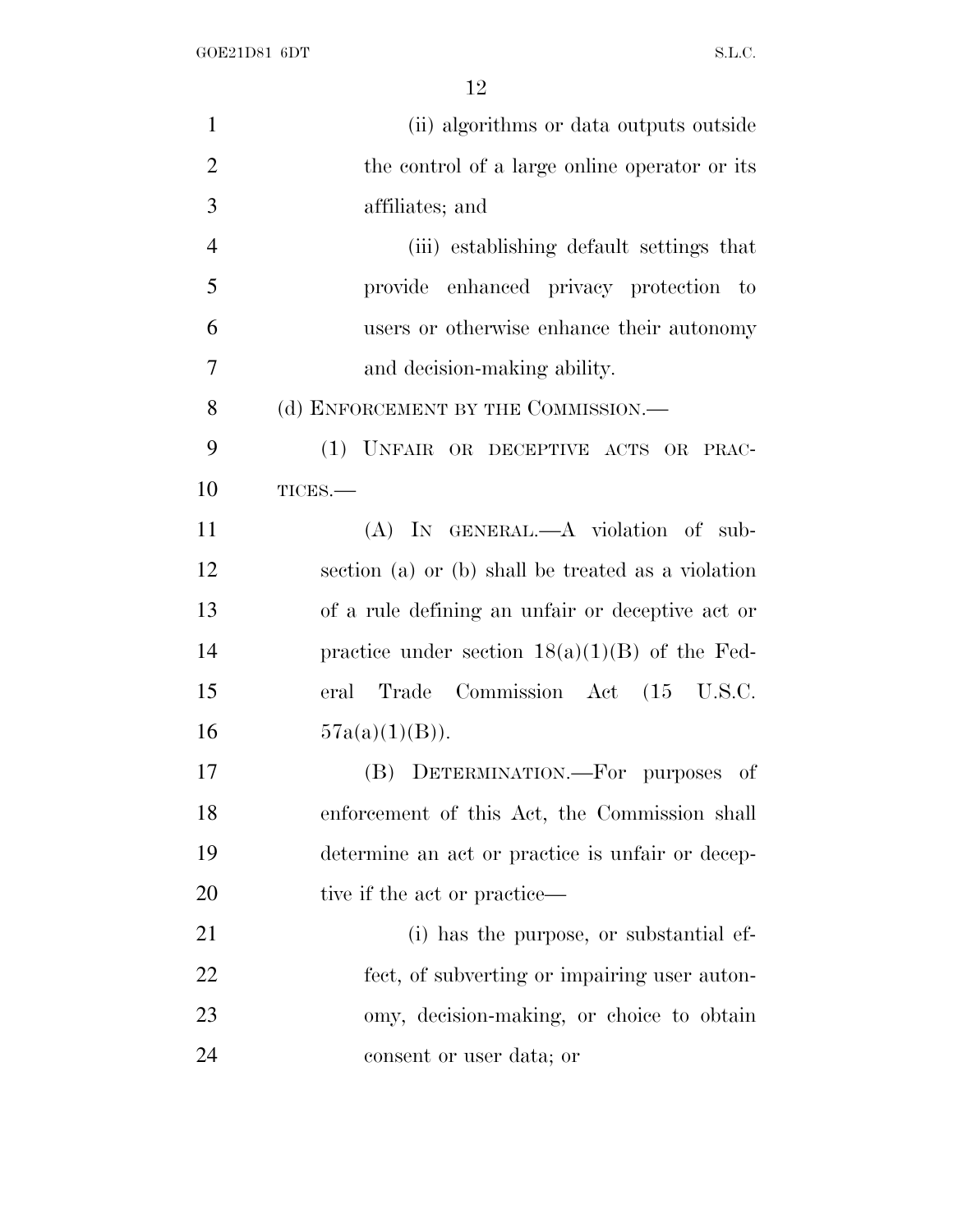GOE21D81 6DT S.L.C.

| $\mathbf{1}$   | (ii) has the purpose, or substantial ef-               |
|----------------|--------------------------------------------------------|
| $\overline{2}$ | fect, of cultivating compulsive usage by a             |
| 3              | child.                                                 |
| $\overline{4}$ | (2) POWERS OF THE COMMISSION.—                         |
| 5              | (A) IN GENERAL.—The Commission shall                   |
| 6              | enforce this Act and the regulations promul-           |
| $\overline{7}$ | gated under this Act in the same manner, by            |
| 8              | the same means, and with the same jurisdic-            |
| 9              | tion, powers, and duties as though all applicable      |
| 10             | terms and provisions of the Federal Trade              |
| 11             | Commission Act (15 U.S.C. 41 et seq.) were in-         |
| 12             | corporated into and made a part of this Act.           |
| 13             | (B) PRIVILEGES AND IMMUNITIES.—Any                     |
| 14             | person who violates this Act or a regulation           |
| 15             | promulgated under this Act shall be subject to         |
| 16             | the penalties and entitled to the privileges and       |
| 17             | immunities provided in the Federal Trade Com-          |
| 18             | mission Act $(15 \text{ U.S.C. } 41 \text{ et seq.}).$ |
| 19             | (C) AUTHORITY PRESERVED.—Nothing in                    |
| 20             | this Act shall be construed to limit the author-       |
| 21             | ity of the Commission under any other provi-           |
| 22             | sion of law.                                           |
| 23             | (D) REGULATIONS.—Not later than 1 year                 |
| 24             | after the date of enactment of this Act, the           |
| 25             | Commission shall promulgate regulations under          |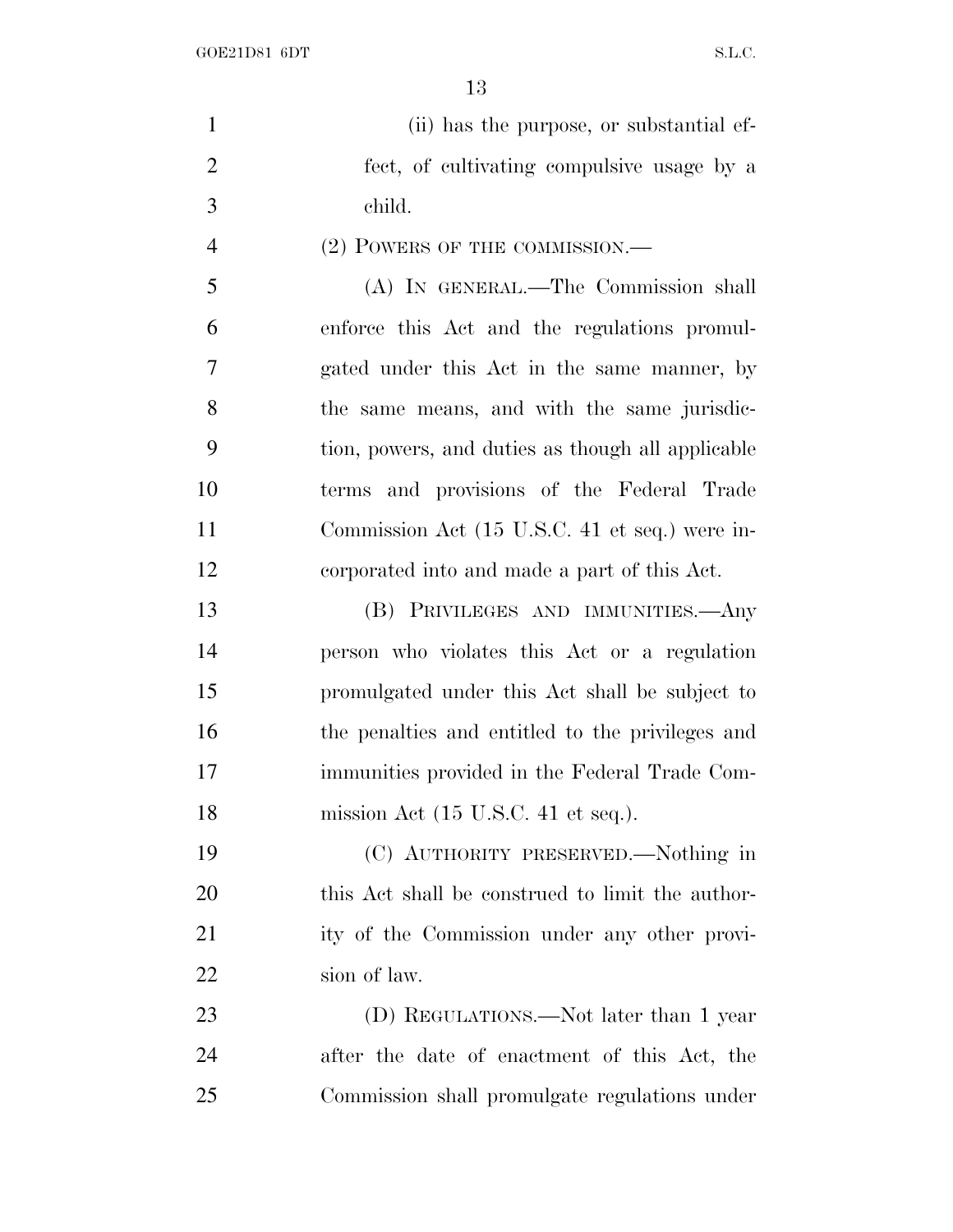| $\mathbf{1}$   | section 553 of title 5, United States Code,  |
|----------------|----------------------------------------------|
| $\overline{2}$ | $that-$                                      |
| 3              | (i) establish rules and procedures for       |
| $\overline{4}$ | obtaining the informed consent of users;     |
| 5              | (ii) establish rules for the registration,   |
| 6              | formation, oversight, and management of      |
| $\overline{7}$ | the independent review boards, including     |
| 8              | standards that ensure effective independ-    |
| 9              | ence of such entities from improper or       |
| 10             | undue influence by a large online operator;  |
| 11             | (iii) establish rules for the registra-      |
| 12             | tion, formation, oversight, and manage-      |
| 13             | ment of professional standards bodies, in-   |
| 14             | cluding procedures for the regular over-     |
| 15             | sight of such bodies and revocation of their |
| 16             | designation;                                 |
| 17             | (iv) in consultation with a professional     |
| 18             | standards body established under sub-        |
| 19             | section (c), define conduct that does not    |
| 20             | have the purpose or substantial effect of    |
| 21             | subverting or impairing user autonomy, de-   |
| 22             | cision-making, or choice, or of cultivating  |
| 23             | compulsive usage for a child, such as—       |
| 24             | de minimis user interface<br>(I)             |
| 25             | changes derived from testing con-            |